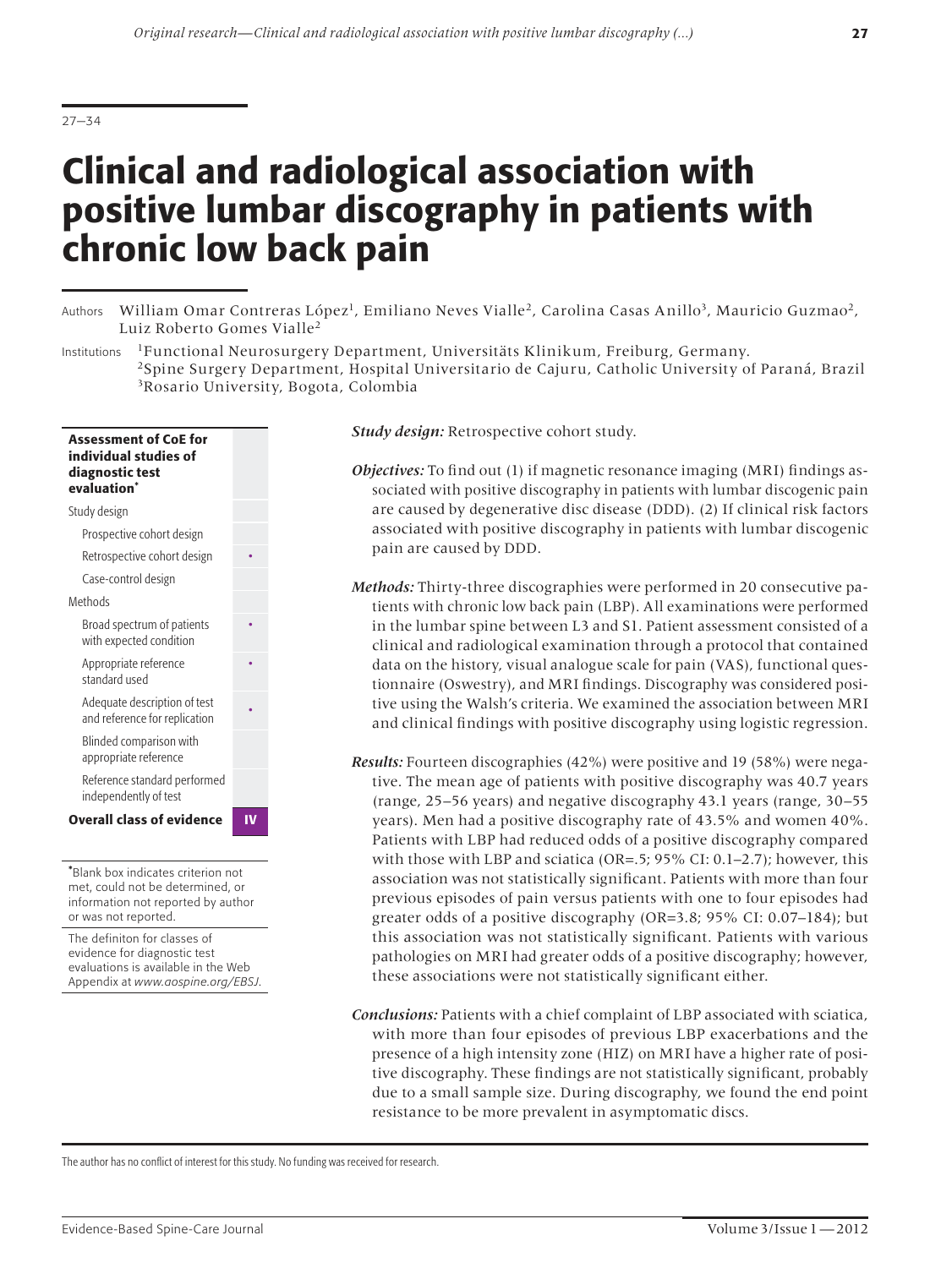## STUDY RATIONALE

Discography is a puncture and contrast injection into the intervertebral disc. Its aim is to correlate clinical symptoms with imaging findings for the study of discs for which MRI findings are equivocal and confirming patients as discectomy candidates. A positive pain response involves pain consistent with the patient's symptoms, produced with low injection volume, which usually correlates with a visible disc rupture. Although, only disc rupture without concordant pain is considered a negative discography.

- • Discography is usually performed as an additional confirmatory procedure after other imaging studies, such as x-rays and MRI, when doubtful if the origin of low back pain (LBP) is the intervertebral disc.
- • This study evaluates the association between clinical risk factors and MRI findings with positive discography to identify patients for whom the diagnosis of LBP caused by discogenic disease could be achieved by less invasive procedures, such as clinical symptoms and MRI.

## **OBJECTIVES**

To find out: (1) If MRI findings associated with positive discography in patients with lumbar discogenic pain are caused by degenerative disc disease (DDD)? (2) If clinical risk factors associated with positive discography in patients with lumbar discogenic pain are caused by DDD? (3) Another aim was to evaluate the resistance of the disc during the discography.

## METHODS

*Study design:* Retrospective cohort study.

## *Inclusion criteria:*

- • Patients with chronic LBP who did not respond to conservative medical treatment including physical therapy for 6 months.
- Intolerance to prolonged standing and sitting.
- No motor weakness, corresponding to a nerve root.
- • Normal reflexes.
- • DDD, with a black disc (low intensity in T2) on MRI.
- Discography on record.

## *Exclusion criteria:*

- • Other nondegenerative diseases (abnormal bone structure with spondylolisthesis and/or sequelae of fractures)
- Thoracic or abdominal pain
- Motor weakness
- Pregnancy
- • Coagulopathies
- • Known allergy to any medications or dye
- Prior surgery for disc pathology
- Systemic infection or infection in puncture site
- • Neurological disease

## *Patient population and selection (*Fig 1*):*

- Twenty consecutive adult patients who had undergone an MRI and discography for the assessment of chronic LBP with suspected DDD were selected for analysis.
- Patients were selected from the records of a surgical consultation outpatient clinic at Cajuru University Hospital - PUC (Pontifical Catholic University) in Curitiba, Brazil, between December 2009 and March 2010.

## *Procedure and imaging data for discography:*

- • Patients had ECG monitoring of pulsoximetry and blood pressure during the procedure. Intravenous antibiotic was administered 30 minutes before the procedure. Discography was performed as an outpatient procedure [1].
- • Patients were positioned prone on the image intensifier table, with lumbar asepsis, and placement of sterile drapes. The procedure required them to clearly understand questions that asked for the discography, and be able to respond clearly if the pain produced by the contrast medium intradiscal injection was exactly the same as their primary pain complaint (Fig 2). (More details of the procedure and evaluation is provided in the Web Appendix)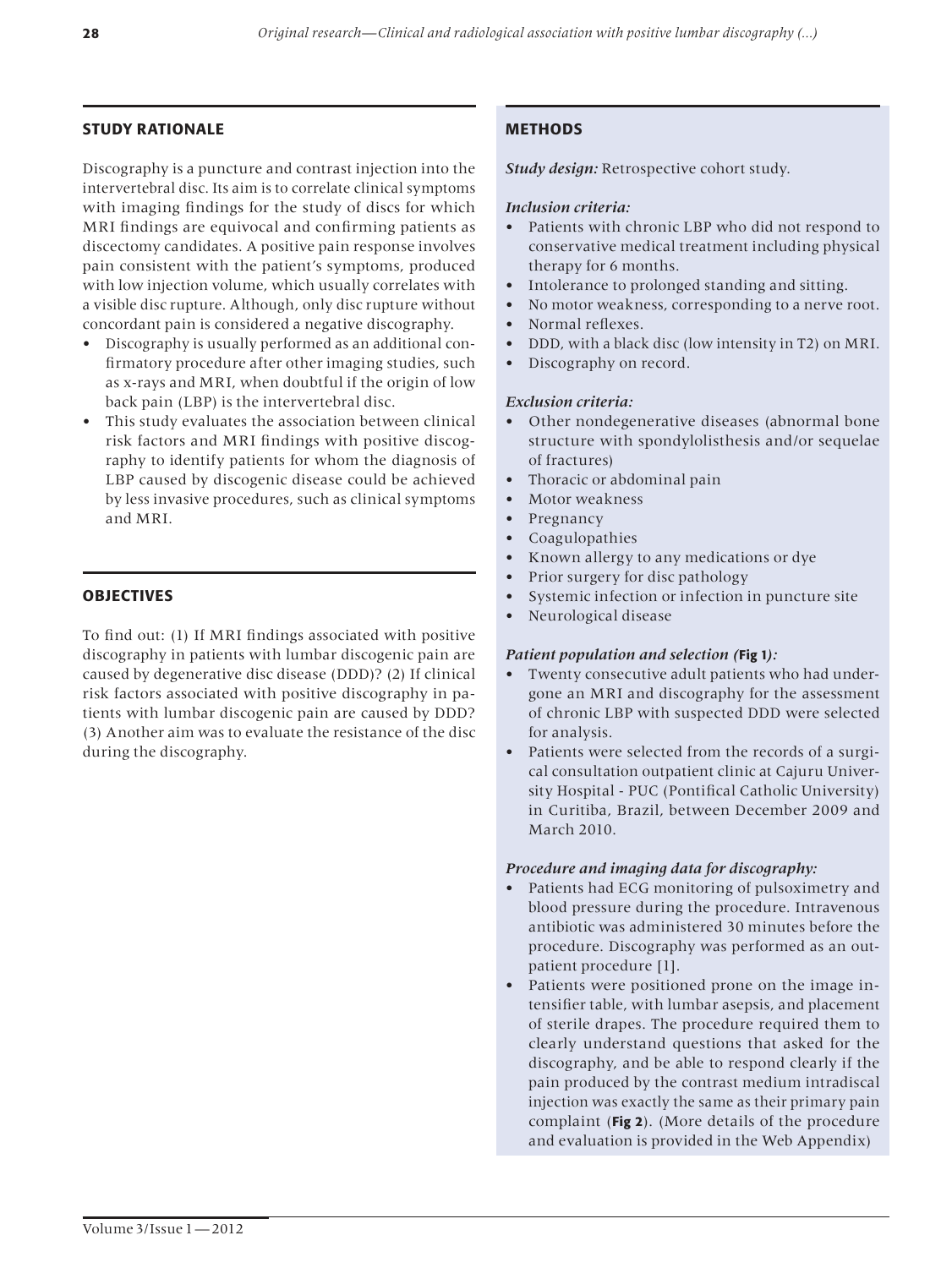## *Discography assessment:*

The following measurements were made:

- • Visual analogue scale (VAS) for pain during the examination
- • Volume injected
- • Disc resistance (resistance versus no resistance)

Positive discography was defined as a reproduction of the patient's pain when the contrast medium was injected.

## *MRI assessment:*

The following types of disc degeneration on MRI and subsequent relationship with the results of the discography were assessed:

- • Normal disc
- • Just disc degeneration (black disc)
- Degeneration + disc protrusion
- Degeneration + disc extrusion
- Degeneration  $+ HIZ +$  modic changes

(More details of the definition of HIZ and modic changes are provided in the Web Appendix, available at www. aospine.org/ebsj.)

#### *Clinical risk factor assessment:*

- • Age
- • Gender
- • Primary pain complaint as either (1) LBP only or (2) back pain associated with sciatica.
- • Number of previous episodes of pain exacerbations: – None
	- $-1$  to 4
	- More than 4
- Baseline VAS pain score
- Baseline Oswestry score

#### *Analysis:*

- • Descriptive analyses were performed using measures of central tendency and dispersion for continuous variables and proportions for categorical variables.
- • To determine statistically significant differences in continuous variables the Student *t*-test or the nonparametric Wilcoxon rank sum (Mann-Whitney) were used when the assumption of normality was not fulfilled.
- • To determine statistically significant differences in categorical variables, the chi-squared test or Fisher exact test was used when cell counts were less than 10.
- We calculated crude and adjusted odds ratios (ORs) and 95% confidence intervals (CI) examining the association between clinical factors and MRI findings with positive discography using logistic regression (Table 1).
- All tests were two-tailed for a type I error (alpha error) of 0.05.
- Sensitivity and specificity were reported from the univariate logistic regression models.

#### Fig 1 Patient sampling and selection.

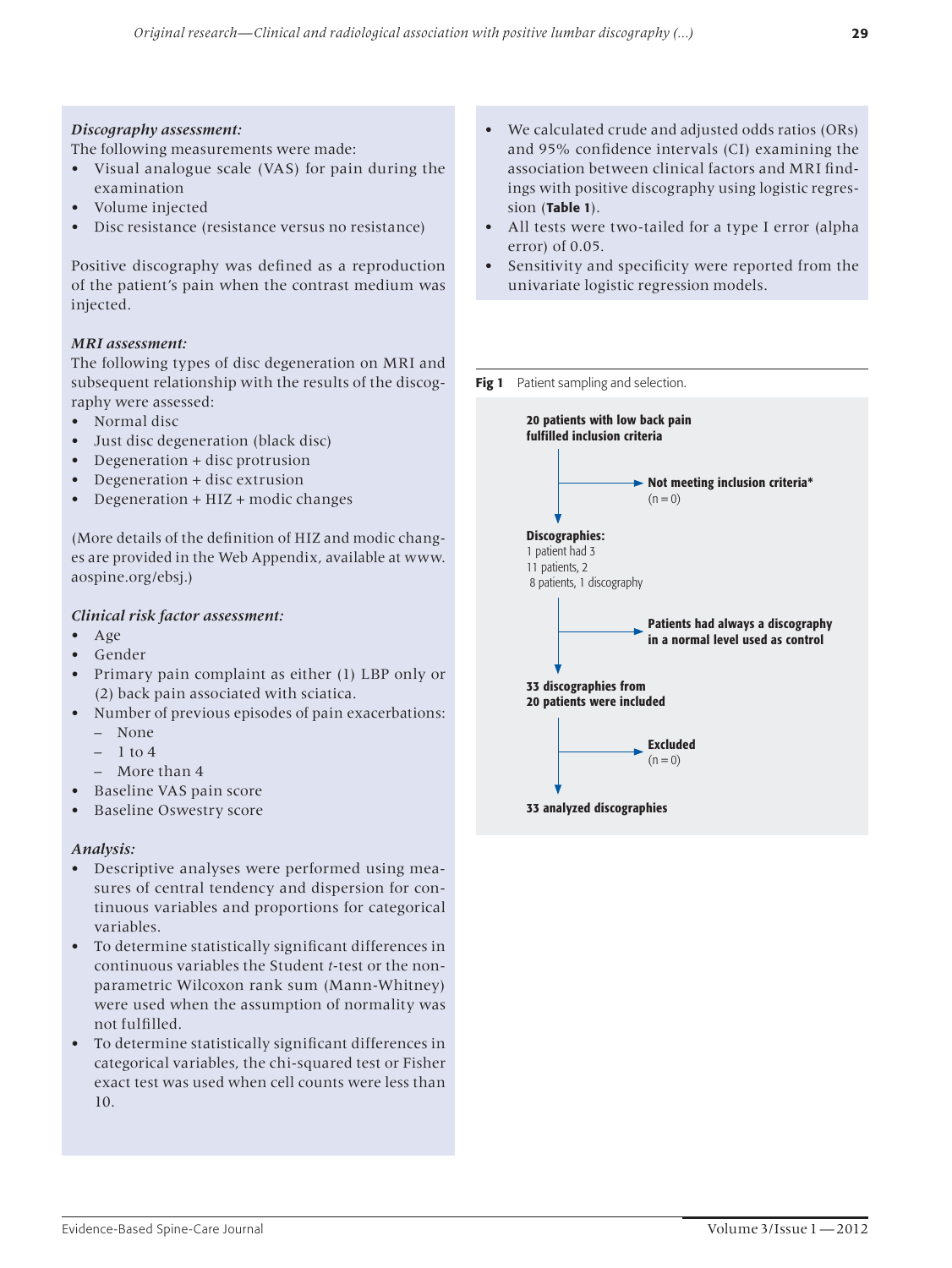Table 1 Crude and adjusted odd ratios for the different variables of the study regarding positivity result of the test.

|                                                      |              | <b>Discography result</b> | P                 | OR* (CI 95%)       | OR <sup>†</sup> (CI 95%) |
|------------------------------------------------------|--------------|---------------------------|-------------------|--------------------|--------------------------|
|                                                      | N Positive   | N Negative                |                   |                    |                          |
| Age, mean (SD) y                                     | 41 $(9.3)$   | 45 (7.9)                  | $.3^{\ddagger}$   | $0.9(0.9-1.0)$     | $0.9(0.8-1.0)$           |
| <b>Gender</b>                                        |              |                           | .7 <sup>§</sup>   |                    |                          |
| Women                                                | $5(50\%)$    | $5(50\%)$                 |                   | $\mathbf{1}$       | $\overline{1}$           |
| Men                                                  | $9(43\%)$    | 12 (57%)                  |                   | $0.7(0.1-3.4)$     | $1.7(0.2-12)$            |
| <b>Complaint</b>                                     |              |                           | .4 <sup>§</sup>   |                    |                          |
| Lumbar pain and ciatica                              | 8 (53%)      | 7 (47%)                   |                   | $\mathbf{1}$       | 1                        |
| Lumbar pain                                          | 6(37%)       | 10 (62%)                  |                   | $0.4(0.1 - 2.2)$   | $0.5(0.1-2.7)$           |
| <b>Previous episodes</b>                             |              |                           | $.4^{\S}$         |                    |                          |
| None                                                 | $1(50\%)$    | $1(50\%)$                 |                   | $\mathbf{1}$       | 1                        |
| $1 - 4$                                              | $5(33\%)$    | 10 (66.7%)                |                   | $0.5(0.02 - 9.76)$ | $0.73(0.01 - 33.1)$      |
| >4                                                   | 8 (57%)      | $6(43\%)$                 |                   | $1.3(0.06-26)$     | $3.8(0.07 - 184)$        |
| <b>Previous treatment</b>                            |              |                           | .6 <sup>§</sup>   |                    |                          |
| No                                                   | $2(33,33\%)$ | 4 (66,67%)                |                   | $\mathbf{1}$       | 1                        |
| Yes                                                  | 12 (48%)     | 13 (52%)                  |                   | $1.8(0.3-12)$      | $5.8(0.4-85)$            |
| <b>Previous surgery</b>                              |              |                           | .3 <sup>§</sup>   |                    |                          |
| N <sub>o</sub>                                       | 10 (40%)     | 15 (60%)                  |                   | $\overline{1}$     | 1                        |
| Yes                                                  | 4(67%)       | $2(33\%)$                 |                   | $2.9(0.5-19.5)$    | $3.3(0.4-25)$            |
| <b>Visual analogue scale</b><br>lumbar, mean (SD) cm | 6.8(2)       | 7.6(1.0)                  | .4 <sup>§</sup>   | $0.6(0.4-1.1)$     | $0.6(0.3-1.1)$           |
| Visual analogue scale leg,<br>mean (SD), cm          | 2.8(3.6)     | 3.4(3.6)                  | .4 <sup>§</sup>   | $0.9(0.8-1.1)$     | $0.9(0.8-1.2)$           |
| Oswestry, mean (SD)                                  | 36(11)       | 44 (12.3)                 | .05 <sup>§</sup>  | $0.9(0.8-1.0)$     | $0.9(0.8-1.0)$           |
| <b>Findings on MRI</b>                               |              |                           |                   |                    |                          |
| <b>Black disc alone</b>                              | $2(15\%)$    | 11(85%)                   | .009 <sup>§</sup> | $0.1(0.015 - 0.5)$ | $0.1(0.019 - 1.07)$      |
| Protrusion                                           | 6(67%)       | 3 (33%)                   | $.2^{\S}$         | $3.5(0.7-18)$      | $3.9(0.6-24)$            |
| Hernia                                               | 3 (75%)      | 1(25%)                    | .3 <sup>§</sup>   | $4.3(0.4-47)$      | $6.3(0.5-78)$            |
| Hiz                                                  | 4(80%)       | $1(20\%)$                 | .1 <sup>§</sup>   | $6.5(0.62 - 65.7)$ | $8.5(0.8-91.5)$          |
| Modic                                                | 3 (75%)      | 1(25%)                    | .3 <sup>§</sup>   | $4.4(0.4-47.6)$    | $6.4(0.5-73.3)$          |

\* Odds ratio (OR) crude. OR greater than one (1) are associated with positive discography (95% conidence intervals [CI] that include 1.0 represent non-statistically signiicant associations).

† OR adjusted. Adjusted for variables Hiz and modic.<br>‡ Wilcoxon-rank sum test (Mann-Whitney).<br>§ χ<sup>2</sup>-test.

| Age, mean (SD) y               | 43.2 (8.64)  |
|--------------------------------|--------------|
| Gender                         |              |
| Male                           | 10 (32%)     |
| Female                         | 21 (68%)     |
| <b>Complaint</b>               |              |
| Low back pain                  | 16 (52%)     |
| Low back pain and sciatica     | 15 (48%)     |
| <b>Previous episodes</b>       |              |
| None                           | 2(6%)        |
| $1 - 4$                        | 15 (48%)     |
| >4                             | 14 (45%)     |
| <b>Previous treatments</b>     |              |
| Yes                            | 25 (81%)     |
| No                             | 6(19%)       |
| <b>Previous spinal surgery</b> |              |
| Yes                            | 6(19%)       |
| N <sub>o</sub>                 | 25 (81%)     |
| VAS lumbar, mean (SD), cm      | 7.26(1.6)    |
| VAS leg, mean (SD), cm         | 3.16(3.6)    |
| <b>Oswestry, mean (SD)</b>     | 40.64 (12.1) |
| <b>Level</b>                   |              |
| $L2-L3$                        | 1(3%)        |
| $L3-L4$                        | 6(19%)       |
| $L4-L5$                        | 13 (42%)     |
| $L5-S1$                        | 11 (35%)     |
| <b>Findings on MRI</b>         |              |
| Only black disc                | 13 (42%)     |
| Protusion                      | 9(29%)       |
| Hernia                         | $4(13\%)$    |
| Hiz                            | 5(16%)       |
| Modic                          | 4 (13%)      |
| <b>Result of discography</b>   |              |
| Positive                       | 14 (45%)     |
| Negative                       | 17 (55%)     |

\* VAS indicates visual analogue scale; MRI, magnetic resonance imaging.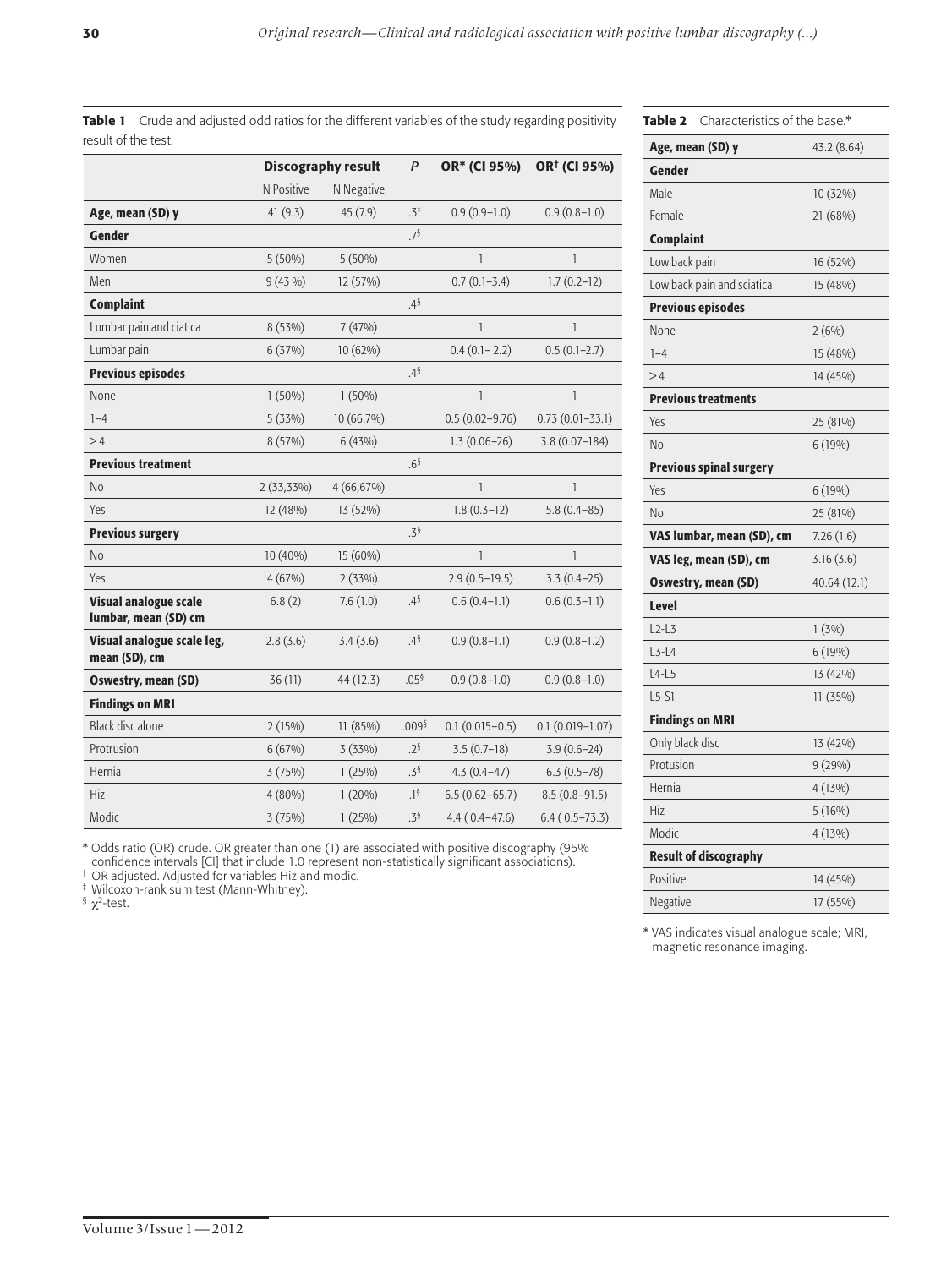Table 3 Sensitivities and specificities of magnetic resonance imaging findings for the diagnosis of discogenic back pain.

|                               | <b>Discography</b> |           | <b>Sensitivity %</b><br>(95% CI) | <b>Specificity %</b><br>(95% CI) |
|-------------------------------|--------------------|-----------|----------------------------------|----------------------------------|
| Positive results              | Positive           | Negative  |                                  |                                  |
| Black disc as<br>only finding | $2(15\%)$          | 11(84%)   | $14(1.78-42.8)$                  | 35.29 (14.2-61.6)                |
| <b>Bulging</b>                | 6(67%)             | 3 (33%)   | $43(17.6 - 71.1)$                | $82(56.5 - 96.2)$                |
| Hernia                        | 3(75%)             | 1(25%)    | $21(4.6 - 50.8)$                 | 94 (71.3-99.8)                   |
| <b>HIZ</b>                    | 4(80%)             | $1(20\%)$ | 28 (8.39-58.1)                   | 94 (71.3-99.8)                   |
| <b>Modic</b>                  | 3 (75%)            | (25%)     | $21.4(4.6 - 50.8)$               | 94 (71.3-99.8)                   |

Table 4 Relationship between characteristics of the discography with test results.\*

| <b>Characteristics of</b>     | <b>Positive</b>   | <b>Discography</b>  |                |
|-------------------------------|-------------------|---------------------|----------------|
| discography                   | discography       | negative            | P              |
| VAS during the<br>examination | $8.92(8-10)$      | $0.74(2-0)$         | .003           |
| Volume injected               | $1.75$ mLl $(13)$ | $2.18$ mL $(1.5-3)$ | N <sub>S</sub> |
| <b>Disc resistance</b>        |                   |                     |                |
| With resistance               | 6(31.58%)         | 13 (68.42%)         | .014           |
| Without resistance            | $7(50\%)$         | $7(50\%)$           | N <sub>S</sub> |
|                               |                   |                     |                |

\* VAS indicates visual analogue scale; NS, no significance.

Fig 2 AP image intensifier showing the moment when the dye is injected into a L4-L5 disc discography.



# RESULTS

## General demographics

- All discographies were performed on the lumbar spine between L3 and S1.
- • A total of 33 discograms were performed in these 20 patients. One patient had 3 degenerate levels examined, 11 patients had 2 levels examined, and 8 had 1 level.
- Of 33 examinations performed, 14 were positive  $(42\%)$ and 19 negative (58%). None of the normal discs on MRI, used as control, resulted in a painful response by the patient.

The average age of patients with positive discography was 40.7 years (range, 25–56 years) and for negative discography 43.1 years (range, 30–55 years).

Men had a positive discography rate of 43.5% versus 40% in women.

## MRI findings associated with discography

The following are the OR and diagnostic characteristics (and their 95% CIs) evaluating the association between each MRI finding and positive discography. None of the associations were statistically significant:

- Protrusion disc (OR = 3.5; 95% CI: 0.7–18); sensitivity  $= 42.9\%$ , specificity = 82.3%; positive predictive value  $[PPV] = 23.3\%$
- Hernia (OR = 3.5; 95% CI: 0.4–47.6; sensitivity = 21.4%; specificity = 94.1%; PPV= 30.4%)
- HIZ (OR = 8.5; 95% CI: 0.8–91; sensitivity = 28 specificity =  $94$ ; PPV =  $0.14$ )
- Modic change (OR =  $6.4$ ; 95% CI: 0.5–73; sensitivity  $= 21.4$  specificity  $= 94$ ; PPV  $= 0.3$ ) (Table 2).

MRI findings had very low sensitivities to identify patients with lumbar discogenic pain. The specificities of the findings: hernia, HIZ, and modic changes are high (Table 3).

## Clinical factors associated with discography

- In the multivariate analysis, gender, age and involvement level were not significantly associated with positive discography.
- A history of surgery (OR = 3.3; 95% CI: 0.4–2.5), previous treatment ( $OR = 5.8$ ; 95% CI: 0.4–85), and having more than four episodes of LBP ( $OR = 3.8$ ; 95% CI: .08–14) were associated with a greater odds of positive discography; however, these were not statistically significant.

VAS lumbar (OR adjusted = 0.6; 95% CI: 0.3–1.1); VAS leg (OR adjusted = 1;  $95\%$  CI = 0.8–1.2) and Oswestry score (OR adjusted = .9;  $95\%$  CI: 0.8–1) were used to assess the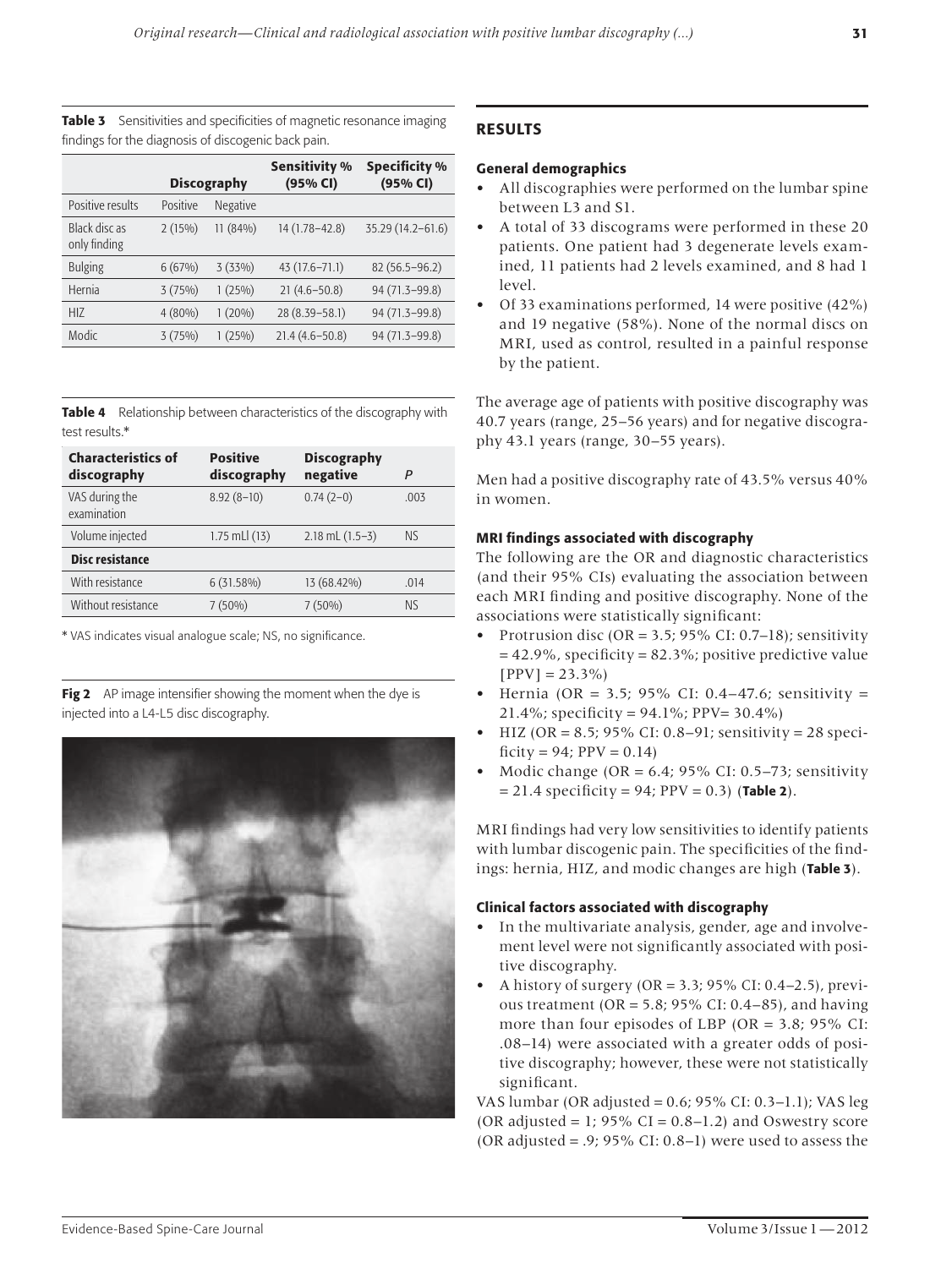pain and loss of function of patients with LBP. None of these variables were significantly associated with positive discography (Figs 3-7).

## Disc resistance

The end point was evaluated as with or without resistance to the injection of dye into the disc. This study showed that patients with preserved disc resistance had a lower positivity test rate of 31.6%, which was statistically significant. It raises a possible hypothesis that even with radiographic disc degeneration, some discs still maintain their structural properties not requiring surgery (Fig 8).

Injected volume in positive discography: 1.75 mL (1–3); negative discography: 2.18 mL (1.5–3);

Disc resistance—with resistance: positive discography 6 (32%) and negative discography, 13 (68%) and *P* = .014. Without resistance: positive discography, 7 (50%) and negative discography, 7 (50%) and *P* > .05 (Table 4).

## **DISCUSSION**

There is growing evidence that the currently available techniques for the diagnosis of discogenic LBP are insufficiently accurate—this may explain some of the variability in outcomes of surgery for this important clinical problem. We have presented the results of 33 discographies of patients with chronic LBP, presumed to be discogenic in origin and compared them with MRI and clinical findings to elucidate data that could predict a positive discography that is highly sensitive to differentiate between symptomatic and asymptomatic disc degeneration, but it is an invasive procedure.

- With respect to clinical factors-gender, age, and involvement level were not significantly associated with positive discography. On the other hand findings such as protruding discs, herniated discs, HIZ and modic changes on MRI, demonstrated stronger associations; however, these were not statistically significant (ie, 95% CIs included 1.0) probably because of the small sample size.
- • A history of spine surgery and having more than four episodes of LBP were also more strongly associated with positive discography; however, these results were also not statistically significant likely due to lack of study power.
- • Patients whose primary complaint was LBP linked with sciatica had the highest incidence of positive discography than patients with LBP alone, but this was not statistically significant. Many patients had no imaging findings to justify sciatica. We believe that this is because MRI is a "static" test, held in the supine position, which cannot identify occult disc herniation or annular ruptures as discography can.
- VAS and Oswestry scales were not associated with positive discography.
- Carragee et al [2] published a study showing no statistical difference between patients having symptomatic and asymptomatic HIZ who underwent discography; However, there were questions of how a previously asymptomatic patient could relate 'reproducible' pain during the test, if they had never had pain before.



Fig 3 Relation between visual analogue

Fig 4 Relation between leg VAS with positive/negative discographic results.

VAS leg

10

8

6

4

VAS, cm

2

0

Negative | Positive

Fig 5 Relation between Oswestry test and discographic results.

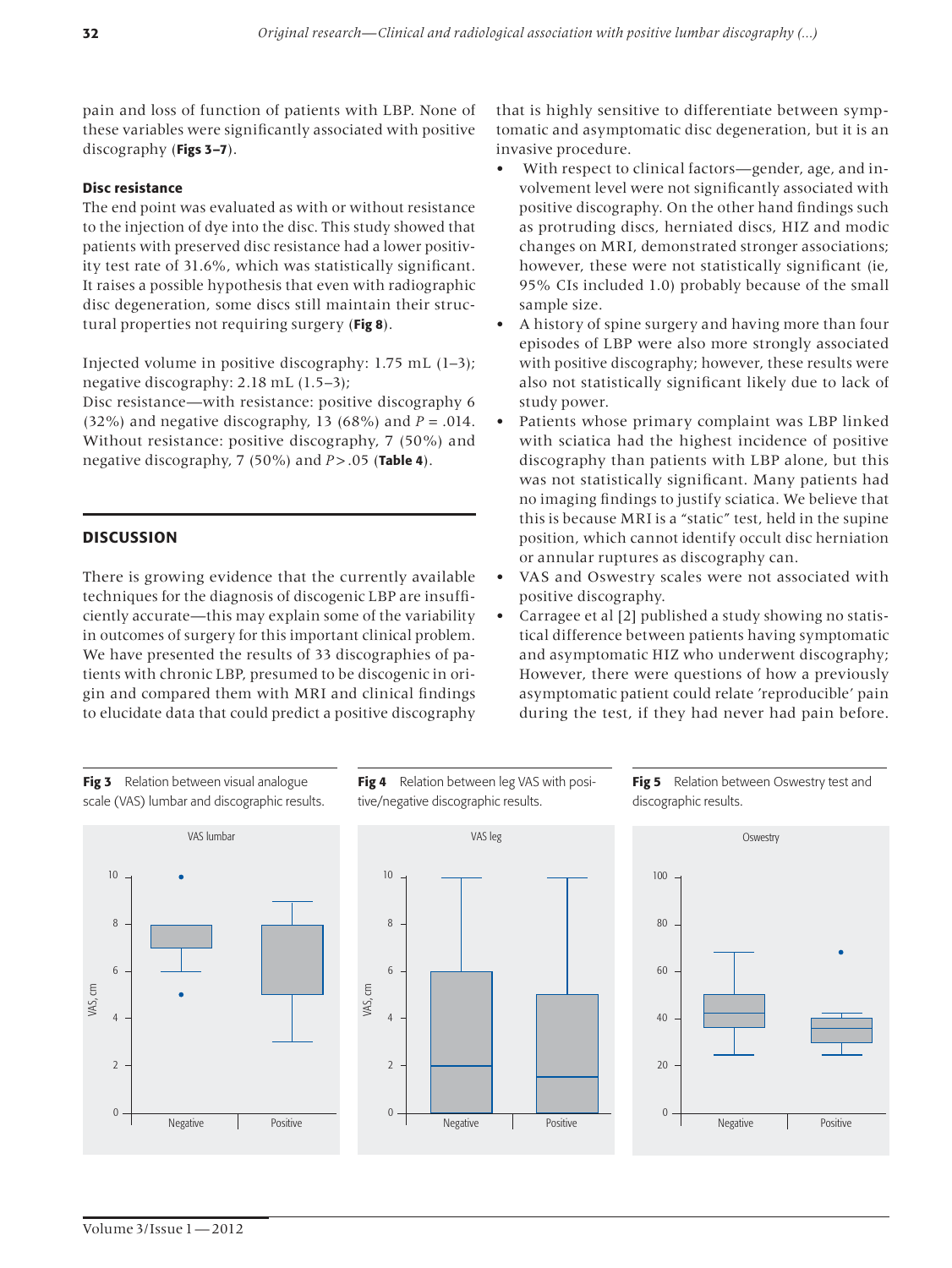Schellhas et al [3] reported 87% agreement in patients with lumbar HIZ, which was similar to the present study.

- O'Neill and Kurgansky [4] showed in their study of pressure-controlled discography, a high incidence of true-positive when there was clinical correlation injecting the first few milliliters of contrast in the intervertebral disc. It is also important to rule out other causes of increased intradiscal pressure like posterior instrumentation (exclusion criterion). With all this in positive discography there is no need to inject more contrast in the disc that reproduces symptoms with small volumes of contrast. Meanwhile, in asymptomatic discs, it is important to inject a bit more contrast to confirm the test as a negative one.
- The end point was evaluated as with or without resistance to the injection of dye into the disc. This study showed that patients with preserved disc resistance had a lower test positivity rate of 31.7%, which is statistically significant. It suggests that even with radiographic disc degeneration, some discs still maintain their structural properties not requiring surgery.

#### Limitations

The primary limitation of this study is the small sample size. Several potential associations demonstrated wide CIs. In addition, the study design was not the most appropriate for evaluating the use of discography in the management of chronic LBP. The ideal design for evaluating the utility of discography would be to compare outcomes in patients who did and did not receive a discography.

## CLINICAL RELEVANCE AND IMPACT

At present, discography remains a controversial test, with clinicians either for or against it. Some disadvantages are that it is examiner dependent, requiring that the injection effectively penetrates into the intervertebral disc (which makes it an expert-dependent procedure). In addition, the patient must have the mental clarity and collaboration to report if the pain produced with the injection of contrast is the same as his/her primary complaint. Furthermore, it is a painful and invasive test, may induce further disc degeneration, and may risk neurological injury and/or infection along with inevitable radiation exposure to physician and patient. We determined that there was no definitive clinical or radiological (MRI) correlation with positive discography in our sample of patients.

## SUMMARY

Discography may still be relevant as a diagnostic test before surgery in patients with DDD for diagnosis of discogenic back pain, since there is no definitive clinical or radiological correlation with a positive outcome in this specific group of patients.

Fig 6 Relation between injected volume and discographic results.



Fig 7 Relation between pain intensity and the result of the discography.



Fig 8 Relation between firm end point and positive discography.